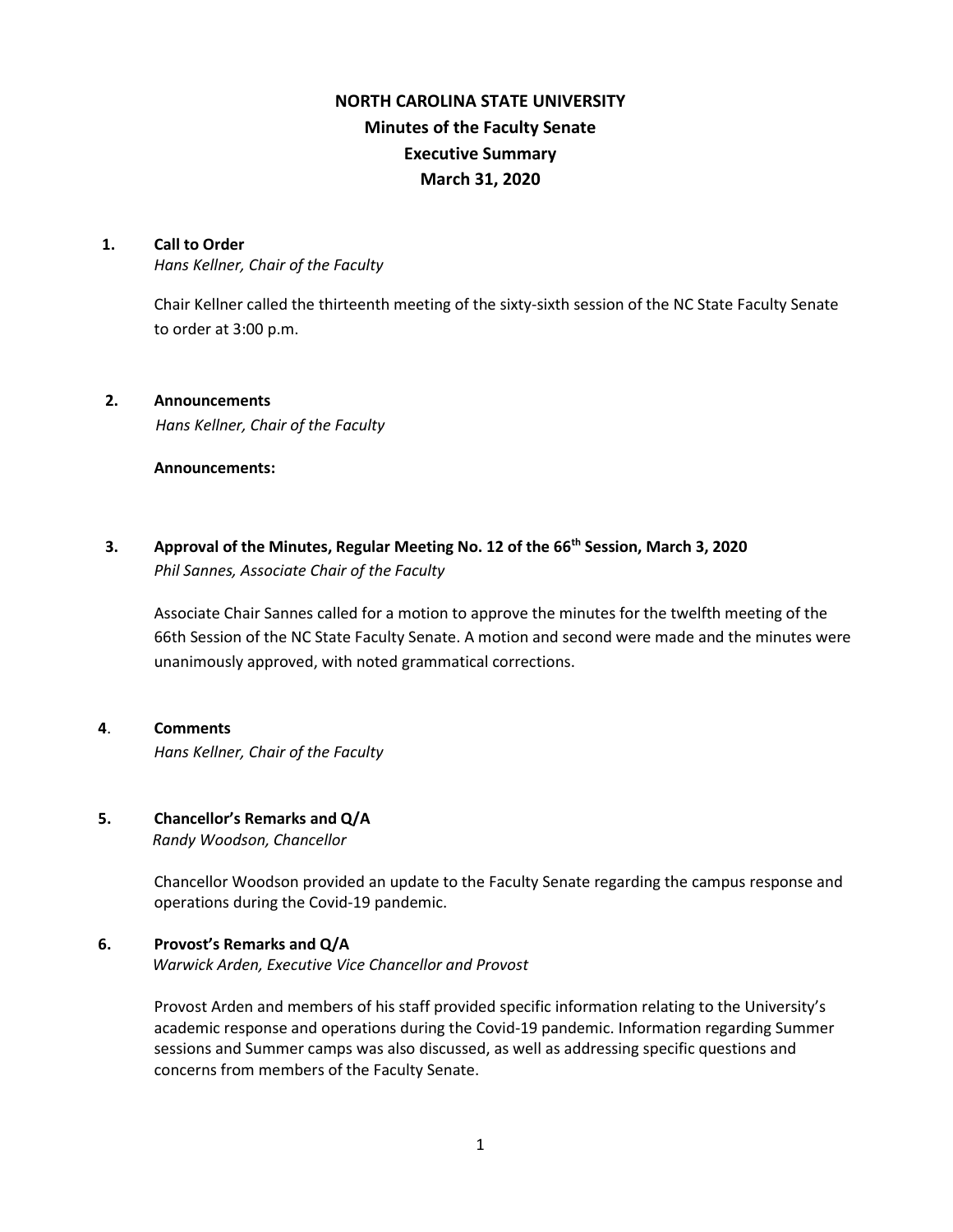### **7. Athletics and Academics at NC State University**

*Joel Pawlak, Associate Professor and Faculty Athletics Representative; Katie Graham, Assistant Dean and Director of ASPSA; Boo Corrigan, Director of Athletics* 

The Athletics team presented information regarding the status of the academic performance of our student athletes and the transition to online and remote classrooms and tutoring. AD Corrigan addressed questions regarding recruitment and budget concerns.

### **8. Old and New Business**

- a. Elections update
- b. Introduction of candidates for Faculty Assembly
- c. Election of delegate and alternate for Faculty Assembly

Faculty Assembly delegate and alternate delegate were elected by the Faculty Senate. Delegate - David Berube - College of Humanities & Social Sciences Alternate Delegate - Richard Spontak, College of Engineering

### **9. Issues of concern**

Faculty Issues of Concern can be submitted at any time to a Senator, the Chair of the Faculty, or to [Faculty\\_Senate@ncsu.edu](mailto:Faculty_Senate@ncsu.edu)

### **10. Adjourn**

The meeting was adjourned at 5:05 p.m.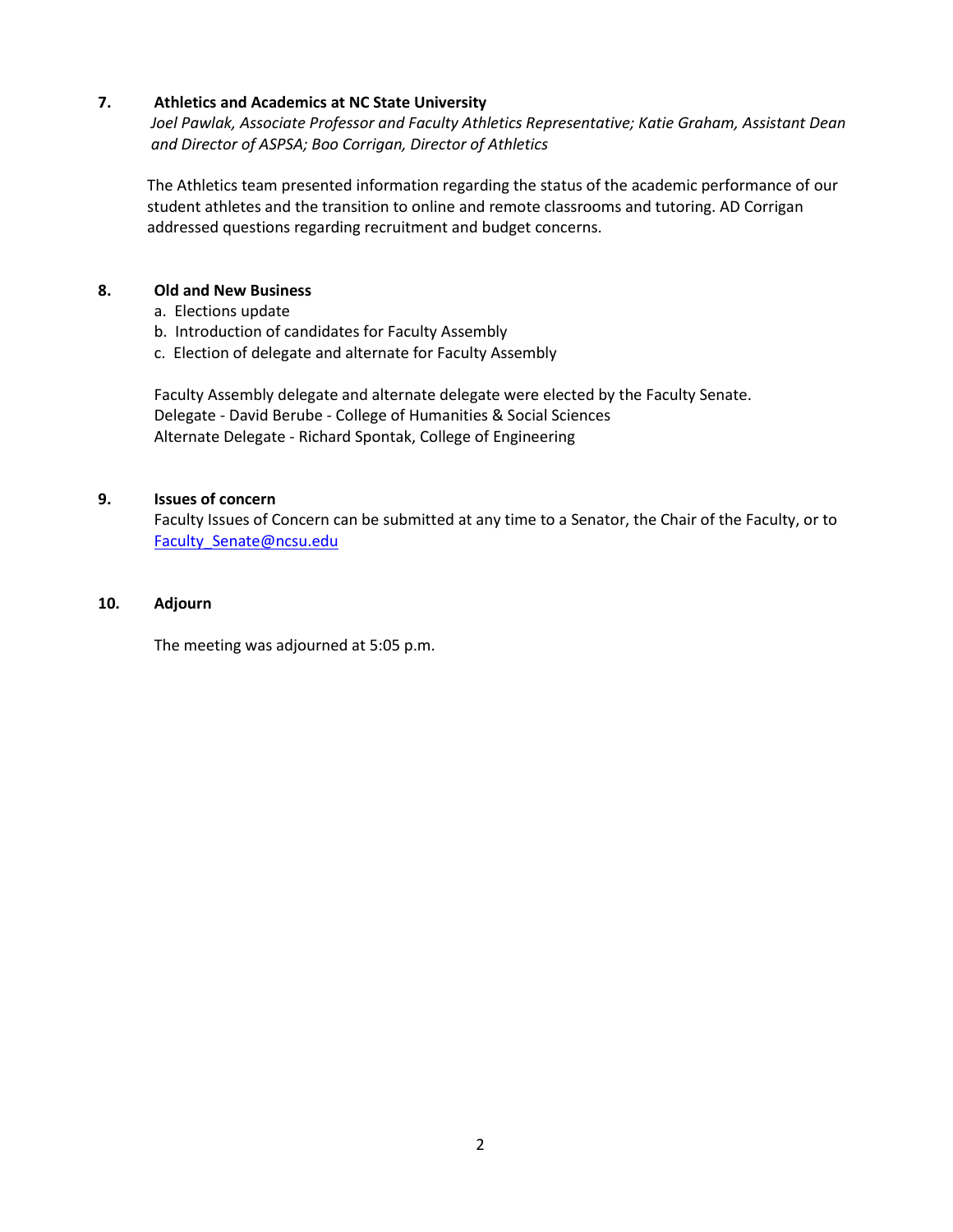## **NORTH CAROLINA STATE UNIVERSITY Minutes of the Faculty Senate March 31, 2020 3:00 p.m.**

### Regular Meeting No. 13 of the 66th Session Faculty Senate Chambers **March 31, 2020**

**Present:** Chair Kellner, Associate Chair Sannes, Immediate Past Chair Bird; Senators Ashwell, Bass-Freeman, Bernhard, Berry-James, Boyer, Carrier, Collins, Cooke, Darhower, Feducia, Fitzpatrick, Flinchum, Havner, Jordan, Kuzma, Lubischer, Nelson, Kotek, Kuznetsov, Little, Lunardi, McGowan, Monek, Thakur, Vincent, Williams, Carver, Kirby, Rever, Aspnes, Barrie, Isik, Jacob, Liu, Murty, Parker, Pinkins

**Guests:** Roy Baroff, Faculty and Staff Ombuds; Katharine Stewart, Vice Provost, Faculty Affairs; Courtney Thornton, Associate Vice Provost, Academic Personnel & Policy; Louis Hunt, Senior Vice Provost, Enrollment Management & Services; Duane Larick, Senior Vice Provost, Academic Strategy & Resource Management; Sheri Schwab, Vice Provost, Institutional Diversity & Equity; Marielle Pocan, Communications, Office of the Provost

### **1. Call to Order**

*Hans Kellner, Chair of the Faculty*

Chair Kellner called the thirteenth meeting of the sixty-sixth session of the NC State Faculty Senate to order at 3:00 p.m.

### **2. Announcements**

*Hans Kellner, Chair of the Faculty*

*See the back of the agenda each week for committee activity and announcements.*

Chair Kellner asked the guests attending the meeting today to introduce themselves.

### **3. Approval of the Minutes, Regular Meeting No. 12 of the 66th Session, March 3, 2020** *Phil Sannes, Associate Chair of the Faculty*

Associate Chair of the Faculty, Phil Sannes, called for a motion to approve the minutes for the twelfth meeting of the 66th session of the NC State Faculty Senate. A motion and second were made and the minutes were unanimously approved, with noted grammatical corrections.

### **4**. **Comments**

*Hans Kellner, Chair of the Faculty*

### **5***.* **Chancellor's Remarks**

Randy Woodson, Chancellor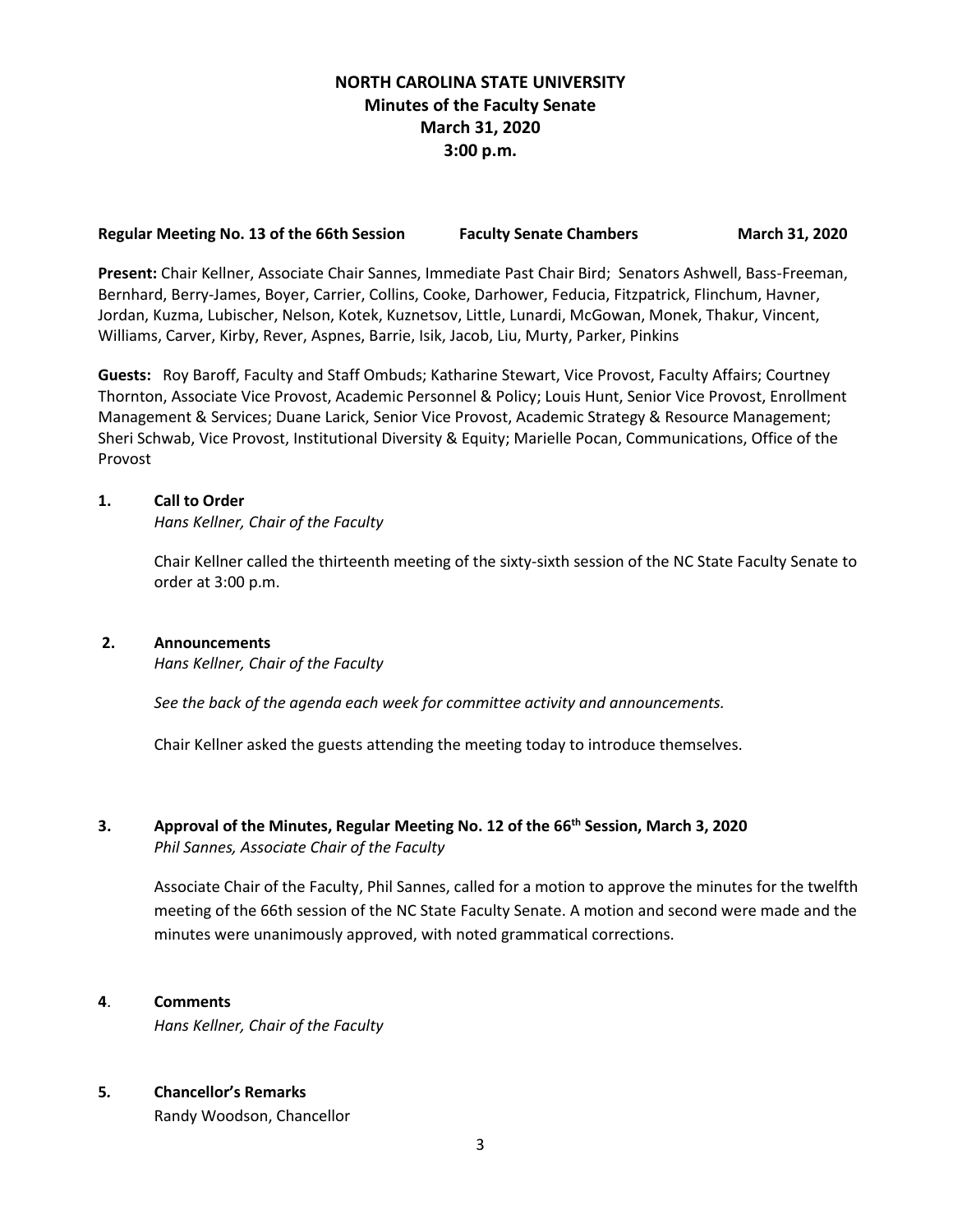Chancellor Woodson brought greetings and thanked Provost Arden for the heavy lifting he has done throughout this time. He also thanked the faculty. "No, there's no book or chapter on pandemics, but there wasn't a very big chapter on athletics either. It's sort of like becoming a professor; you haven't taught a lot of classes until you start teaching classes. So we are doing the best we can and I am very, very proud of this University and all of you and all the faculty for all you have done to quickly transition to continue to educate all of these young people."

I think the Provost wants to engage in more details about issues coming up, but this is a difficult time and we will somehow muddle through and get through this. Let's just hope that we can return to some level of normalcy in the future. Online education is a wonderful thing, but we are not the University of Phoenix, and I don't think any of us want to become the University of Phoenix.

I have all kinds of things I could say in the normal context, but there's nothing normal about what we are going through now. I am spending a lot of my time trying to interact with people via Zoom. I've been on conference Zoom's all day and I'm getting a little stir crazy from it, to be honest. But I thank you all for everything you are doing. The Provost will have some conversations about our preparation for the summer. I will be here throughout the meeting because I want to be responsive if you have any questions for me.

There are a lot of you on here; I will try to respond to any specific questions you might have. I will say that I think all of us have to be braced for the budgetary impact of this. We are treating our employees very well, and I'm grateful for that. I hope we are able to continue to do that. But in a lot of areas of the university, their revenue is significantly impacted by the pandemic. The Vet School is not one that you might think of, but the Vet School has had to reduce or almost completely eliminate all of its elective procedures, and a lot of the revenue associated with the Vet School is down tremendously. Our extension service around the state is significantly impacted by the pandemic. We just have a lot of various functions at the university that are going to be impacted financially by this

We are looking at some relief from the Federal Government. The CARE bill that recently passed Congress has some block grants for universities, based on the number of students that we have that are Pell-eligible, that is, students who have the greatest financial need. We will get some funds there. You will see in the announcement that we are refunding unused housing and dining receipts, which is the right thing to do. Students are not benefitting from that, so we need to get those funds back in their hands. But that is \$16 or \$17 million. The expense associated with those organizations doesn't go down dramatically, and we still have to pay the utilities. All of the expenses associated with student housing, the majority of them remain. So we have some serious issues that we have to address financially. That's not even taking into consideration what the state could do, because revenue, as you might imagine, is down tremendously within the state. We also have the single largest filing of unemployment in history in our country last week. That is going to have a significant impact on the revenue of the state.

We hope the rainy day fund is used for the rain that's falling on us now, and that we don't have a significant budget rescission – that is to call back money we have already received. But we have to be prepared for that as well. The good news is that we are operating; people are working hard, the faculty have been phenomenal to address the educational needs of our students.

#### **Questions:**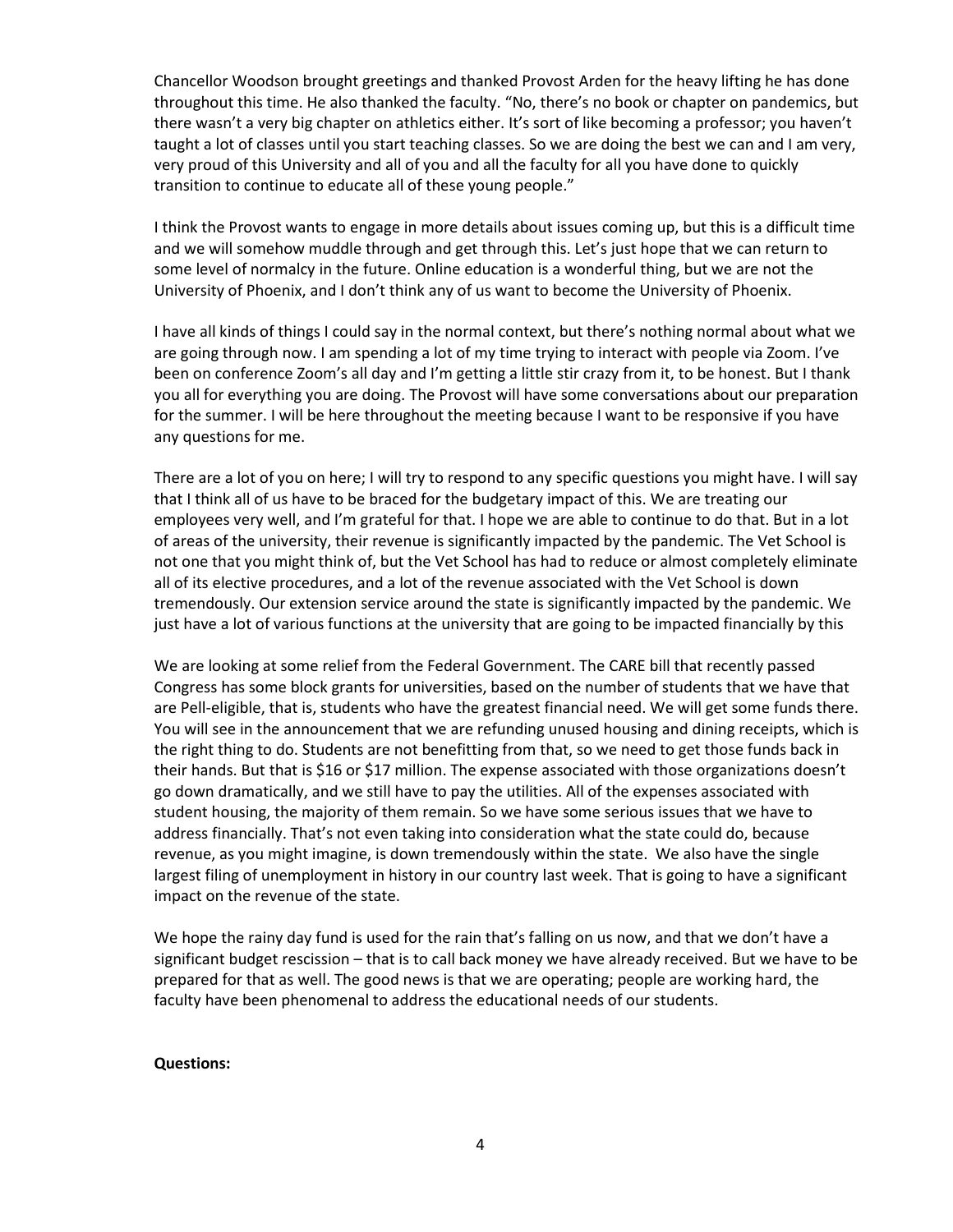*Chair Kellner:* Thank you and the Provost for the way you're handling these matters. There are faculty impacted by this, but more the staff in particular. Years ago when we were starting the Strategic Plan process last time, we had a get-together in the early morning, and we were asked to come up with one word that defined the university. Everybody else was coming up with entrepreneurial and so forth, and I came up with the word humane. I hope that is still the case, and I feel confident in you both.

*Senator Sannes:* Anything in the way of feedback or sentiment from students, obviously lots of issues and problems out there, but have you received much in the way of feedback from them at all?

Chancellor Woodson responded, yes, it's actually been overwhelmingly positive. "I mean, initially, a lot of the feedback was from parents, related to students having to leave residence halls, were they going to get their money back. But the students have been incredibly understanding. There have been some glitches with online instruction but we are learning that it doesn't matter that if you're online, people can still be snarky with one another. So snarkiness is still in our world. So Sheri Schwab and her colleagues in Institutional Equity and Diversity still have work to do. But overwhelmingly, I'd say that the response has been very positive. It was very positive, too, with our announcement that we would someday, when we could do it safely, hold commencement. Students did not want to lose the opportunity to go through commencement exercises. And virtual just wasn't cutting it. So now that we told them that we fully intend to have a full slate of commencement exercises when we can do so safely, they're happy.

Provost Arden added that this is a very good representation. Overall it's been positive. There have been some individual questions from students who were having difficulties getting online for one reason or the other. People have very complex lives. For example, a student may be home, they may live in an area that has a low bandwidth internet. It works fine other than when the younger sibling is also home from K-12 is also online. So there are all kinds of issues. We have worked through those; we encourage faculty to make sure that they record, for example, their Zoom so they are available asynchronously. It may be difficult for a student to always login and watch a presentation at a specific time. So we are working through those, but overall it's been very positive. Folks know that we are dealing with a very unique and different situation and I think they are appreciative that as an institution, and as a faculty, we are responding so quickly and appropriately.

Chancellor Woodson added that one of the things that he is working very hard on, and knows that many others are, is keeping this community of scholars together. "Almost every day, I have two or three Zooms with a variety of constituents. When I get off of this Zoom, I'm going to get on another with the student athletes that Director Corrigan has asked me to join. I think it's very important for you as faculty and for me as Chancellor, and others, to do everything we can to stay connected to the people who are in our professional lives. I am encouraging faculty to reach out to students when they can; check in with them and make sure they're doing well. I am doing it with constituents, with alumni, with donors. I have weekly Zoom meetings with donors around the country. So anything that we can do to keep people connected to the community that is NC State, will make a difference long term in the way people feel about this great university.

*Senator Nelson:* I know that we have all had a lot to deal with lately, but rather than us thinking about being able to rush back to being exactly like we were before all of this started, does this situation provide possible opportunities for us to start thinking about what we should look like on the other side? Like more technology for the students. We have been doing a good job at providing those students that haven't had technology, and then all of a sudden, we've been really great at stepping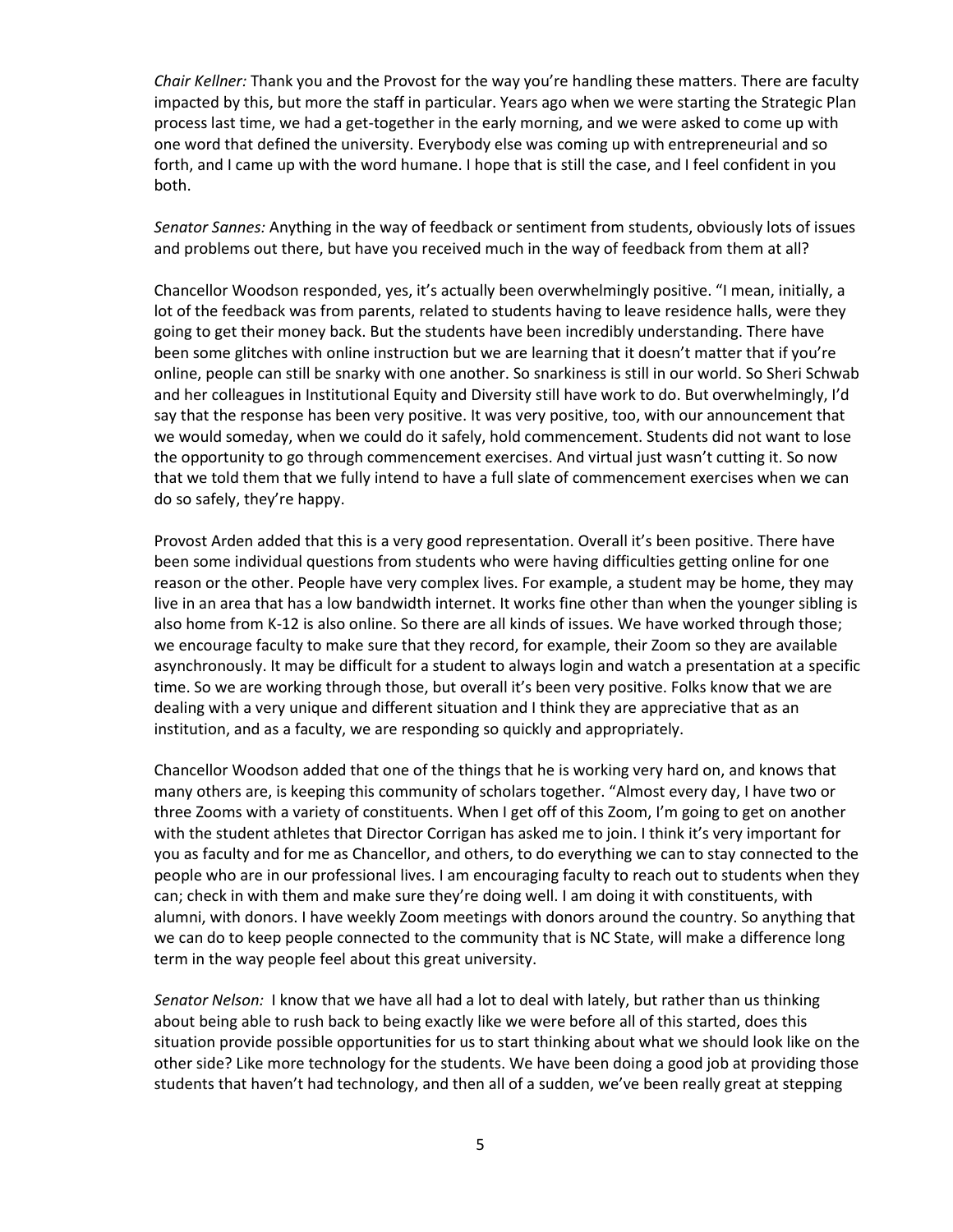up and making sure those students have technology. Maybe even providing more distance education courses where we have not been able to provide those to start with?

Chancellor Woodson responded that this is such an important point. "What I have encouraged, and Warwick has and all of us have, is in all of this, as we go through this crisis, that we make sure that we are capturing everything that we've learned. I don't think that there's any question that when we get through with this we're going to be different. And I hope that that's a better different. More people are more comfortable with technology, so your point is well taken by me. I was just on a Zoom meeting with the development officers, and we all know that the world of philanthropy is going to change as a result of this. People are going to think differently about how they want to support the university. The money flowing into our student emergency fund is phenomenal; it's over \$750,000 today. So yes, we are going to be different, but I hope we never lose the human touch and the relationships that a residential university experience provides to people. I think it will be different, but again, I don't imagine that we will become the University of Phoenix. But your point is super welltaken. We are kind of in the middle of the crisis right now, and it's going to get worse; we all have seen the projections. If the University of Washington models are correct, we are in the early stage of the impact in North Carolina, which is scary as hell. So I just hope that as we go through this, we are taking stock in what we are learning and using that when we come out of this. I know Warwick and others are thinking about that in the context of the Strategic Plan.

*Associate Chair Sannes:* I've got a question from Sheri Schwab about our task force on diversity and inclusion and well-being, as well as others. We will try to take these things into consideration and alter the contributions to the task force from faculty and from the Senate.

*Sheri Schwab:* The question is more just letting people know that's exactly the kind of question we are trying to take those things into consideration on the task force, and welcome your input. It was less of a question and just letting folks know that that sentiment is front and center, and we'd love your input and thoughts on that as we move forward.

*Associate Chair Sannes:* It is an important point. I think the idea of how this does impact now on the Strategic Planning task force, the possibility, if not the likelihood, that we could have a second bump of this thing in the next six to eight months.

#### **6. Provost's Remarks and Q/A**

*Warwick Arden, Executive Vice Chancellor and Provost*

Provost Arden spoke, first of all, to topics requested by Chair of the Faculty, Hans Kellner.

Provost Arden thanked Dr. Kellner and the faculty for responding to this situation so positively. "I think to go from a campus that is 90% face-to-face and 10% online to being almost 100% online within a two-week period, is incredible. I know that faculty have put an enormous amount of work into that. They have been very innovative in getting studios and labs online. So enormous kudos to the faculty and we will be continuing to rely on your innovation as we go forward."

The first question Provost Arden addressed was what exactly are the conditions of the S/U grade? I think some students are hazy about this, and feel a stigma. Provost Arden asked Louis Hunt to address this question.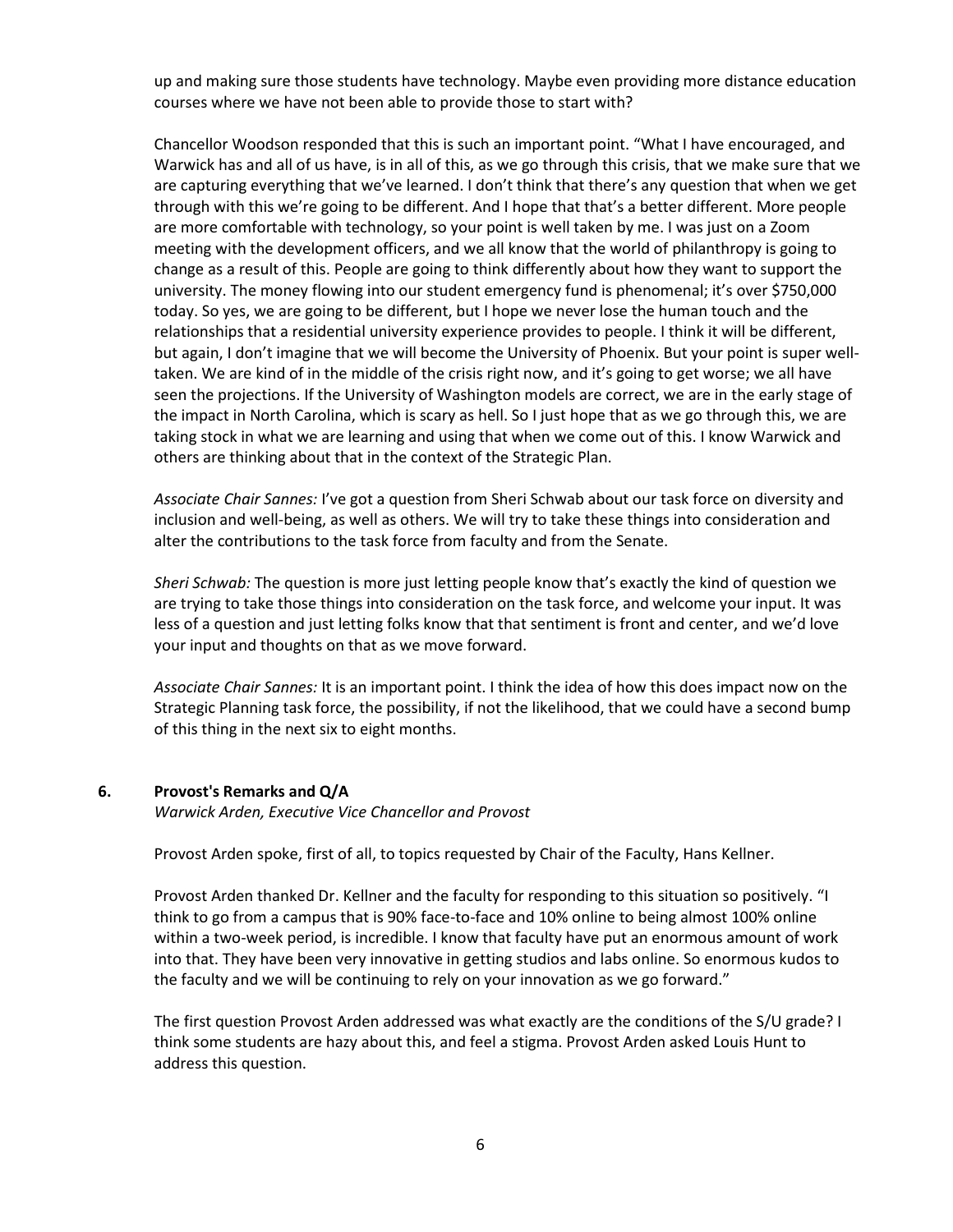Louis Hunt responded, "I'm going to put a URL in the chat, which takes you to an FAQ on the student services center page. [https://studentservices.ncsu.edu/your-resources/covid-19/spring2020-sat](https://studentservices.ncsu.edu/your-resources/covid-19/spring2020-sat-grading/)[grading/](https://studentservices.ncsu.edu/your-resources/covid-19/spring2020-sat-grading/)

Basically, the S/U grade is a new S/U grade that we are treating differently. We've changed it behind the system. At the surface it looks the same, but internally, we are calling it 'enhanced S/U grading.' Marc Hoit's team has done a great job really responding very quickly and helping us out, as well as Faculty Senate and Associate Deans had great input to help us get to where we are now. A student has the option of changing any or all courses to this new S/U grade. It can be graduate or undergraduate. It will fulfill degree requirements, though an undergraduate, for example, was limited to 12 hours of S/U grade, typically that had to be applied to a free elective or something of that sort. This could be applied to any course. We are going to put the system in place next Monday. We did that deliberately; we delayed it so that students would not act too quickly. We wanted them to try to take their courses in this new environment and not make any hasty decisions. So they can do that. It will fulfill degree requirements, it counts as C-wall course."

Dr. Hunt continued, "So if you get an S, that counts for a C-wall and it will also fulfill prerequisites. Things of that nature will be used for CODA requirements. That's the gist of it. We put it in place and we are giving the students until May 8<sup>th</sup> to change to S/U grade if they want. They can do it as of Monday, but they can also wait. They can wait till their grade posts, so I could be a student that typically has about a 3.5 GPA. I find out I got a C and I'd rather have an S. You can do that until May 8<sup>th</sup>. We are going to come back with a recommendation to say maybe we need to push that a little bit further. That is based on some guidance from the office of the President. I don't think it makes much difference.

### **Questions**

Dr. Hunt stated that there had been questions about could faculty opt to put everyone on S/U or could a department? We've kicked that around a good bit; at this point, the prevailing thought has been to leave it up to students to make that choice. We've looked at medical schools and things of that nature, and many of them will not take the S as a grade unless the entire campus went to the S/U grade. So if I'm applying to medical school, I'm taking organic chemistry you may want to take that grade. So again, the student has until the grades have already posted to make this change. I think we have been about as flexible as we can at this point.

Provost Arden added that we do want to put this in the hands of the students as much as possible. I did an independent and non-scientific survey of my own college-aged kids around the dinner table, and what I can tell you is that the answers vary very much, from "yep, that sounds great, S/U," to "Heck no, I've got straight A's this semester and I want my grade." So it's going to vary very differently from student to student, and I think as much discretion as we can give them. In general, I would say, the faculty have been very good about this, saying this is a difficult and stressful time for our students; let's try to be as open and generous as we can, not lowering our standards, but to try and put things in favor of our students as much as possible to try and help them stay on track towards a timely graduation. So the faculty have been really extraordinary at doing that.

Dr. Hunt added that there is a question being asked "Will the S/U grade continue into the summer since now we seem to be heading in that direction? I don't want to speak for the Provost, but I would assume we would continue this. There is also a question, "Will students be able to change an individual course in My Pack portal?" The answer is yes, as of next Monday we will be able to do that.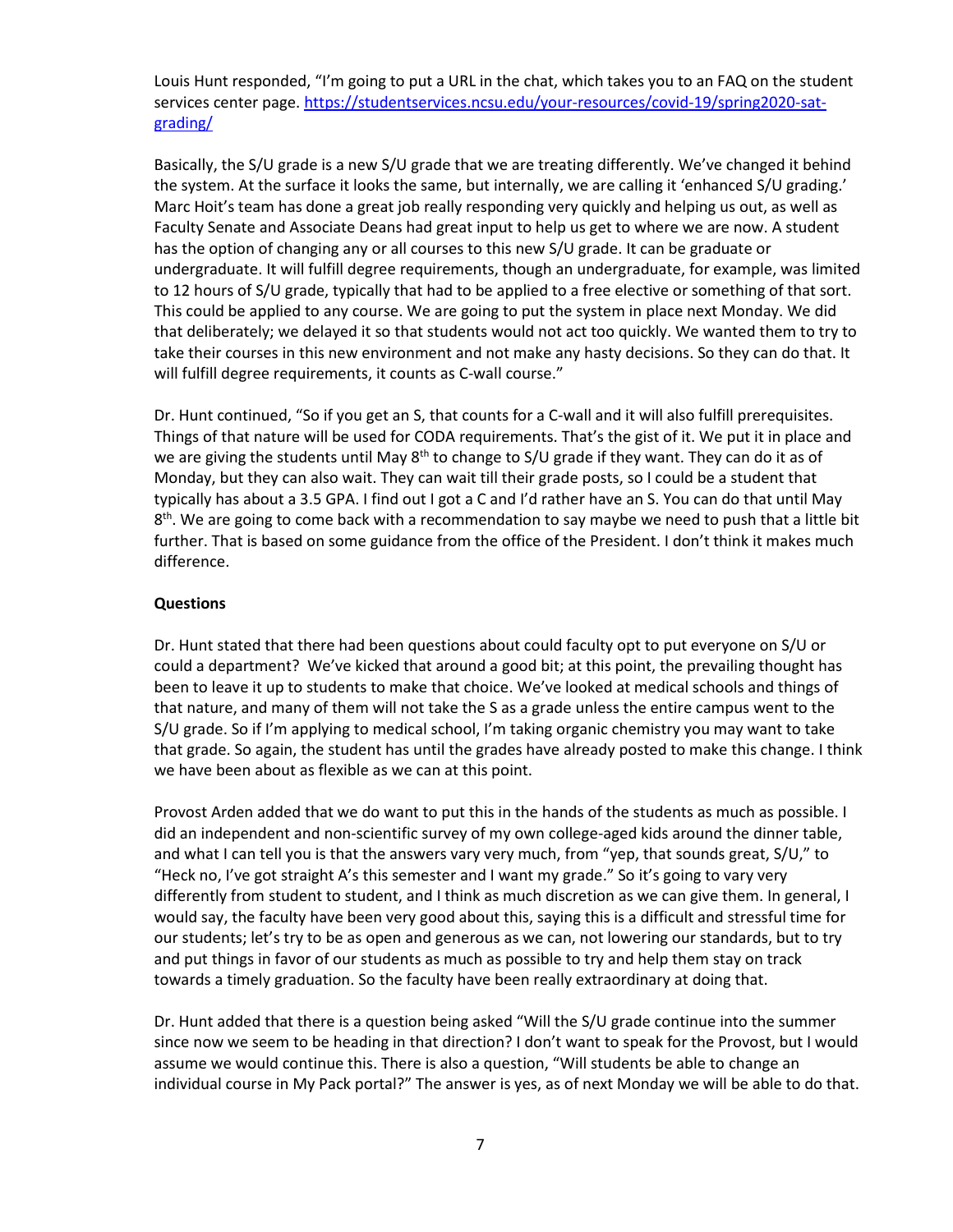*Associate Chair Sannes:* Will the student be able to change an individual course through the My Pack Portal?

Dr. Hunt responded that if I go in and look at my schedule next Monday, if I'm a student, I can take a single course and change that to S/U grading at that point. There is no approval required or anything else. We do have a new late drop functionality built in there too, but that requires a workflow of approvals, dependent on the student, either undergraduate or graduate.

*Associate Chair Sannes:* Is there a website that offers any additional guidance to students making this kind of decision?

Dr. Hunt responded that the Student Services page does have some guidance out there for them: <https://studentservices.ncsu.edu/your-resources/covid-19/spring2020-sat-grading/>

*Senator Lubischer:* The website says that an "S" will fulfill CODA requirements, but students are worried that it will be held against them, such as a C. Can we somehow reassure them that it will not be held against them in CODA?

Dr. Hunt responded that Jane is referring specifically to the College of Engineering's CODA process, which uses a calculated engineering success score. Faculty in the College of Sciences have expressed some concern that the S will be treated as a 2.0 in that calculation. The College of Engineering is looking at that to see if there's a better way to handle it.

Provost Arden thanked Dr. Louis Hunt and his team who have been working very, very hard in this dynamic situation.

The next question the Provost was asked to address: "How many faculty, staff and students have been diagnosed with Covid-19? The answer is that we have about 10 students who are off campus who are presumptive. If you look at the current guidelines, unless you're moderately severely ill and go to the hospital, you're not going to get a test. So if you're just self-isolating and staying and home or just mildly or moderately ill, you may not be tested. None of these students are or have been on campus; these are students that have been diagnosed during or after spring break, many of them returned from overseas trips. None have tested positive, so we have no students that have tested positive on campus and we have about ten students who are presumptive positives off-campus. To Dr. Casani's knowledge, we do not have any reports of faculty or staff who have tested positive."

Provost Arden added, "There's a memo going out today, our campus update memo, that will tell you that we are establishing a couple of voluntary portals for faculty and staff to volunteer the information as to when they've been tested positive. That's just so we can keep track of it and see if there are clusters associated with that data. That may change over the next week as we start to actively collect that data. It is voluntary, as opposed to just folks calling in and letting student health know, which is kind of random at the moment. So that is the data on who has tested or is presumptive positive."

Provost Arden stated that the next question is, "How independent is NC State from the system in its decision making?"

He responded that we do have quite a lot of independence, but there are certain areas where President Roper and the system want to have some level of uniformity. And that's understandable, particularly in the areas of HR decisions. It is very important, in terms of what is being processed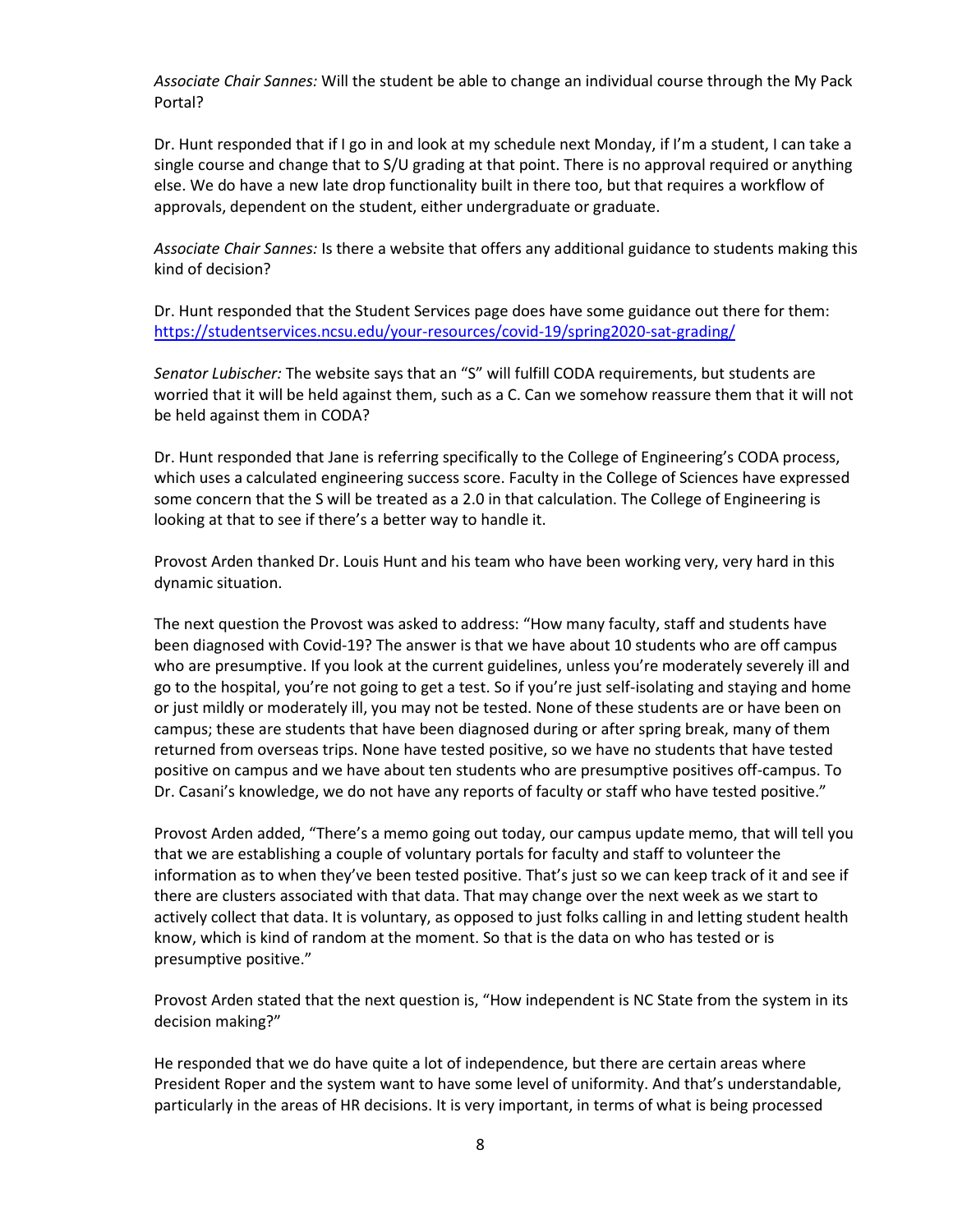centrally and what's not, how we are treating people, how we're classifying people who are mandatory, how we are paying people who are mandatory, how we are classifying people who work at home, or folks who are on administrative leave. There is also some independence there. For example, you will recall that under the current guidelines, till the end of March, we are all under a directive to pay temporary workers and student workers that are neither mandatory or on permanent assignment through the end of the month. The directive gives us flexibility on that, assuring April. So we will be working hard to employ as many of those individuals as we can. But the reality is that many of the revenue sources, such as auxiliaries that support those students or temporaries, no longer have revenues coming in. So we have to be very careful as well. So those decisions will be made, not just at the university level, but pushed down to the individual divisional level. There's an announcement that I'll be talking to you shortly about regarding summer school. The system guidance is uniform on summer school; we will be following that guidance. In terms of things such as building closures, that's largely left up to us. So the answer is, it's a combination; it depends on what the issue is. If it's an HR decision or a decision on refunds for students, then there's a lot of system guidance on those issues.

Provost Arden stated that the next question he was asked to address is: Will professional faculty be let go? He responded that at this stage, we don't intend to discontinue any permanent employees, if possible. That isn't to say that as we get deeper into this and the financial impacts of what's happening become real, that we may not be making decisions either later in the current fiscal year or next fiscal year. This is a rapidly moving target. Perhaps next Faculty Senate we should have Charlie Maimone come talk to us a little about the fiscal challenges that we are facing and that we are potentially facing next year. The Chancellor has alluded to some of them; everything from enrollment, tuition and fees, reimbursements for housing and dining, potential budget cuts from the state due to potential state shortfalls in revenue. So we will be working hard, certainly throughout this calendar year, not to let anybody separate from permanent employees. We are working hard through at least the month of April to keep as many temporary and student workers employed as budgets will allow us to do. But we also need to be fiscally responsible as we go forward, to make sure that we don't end the year in a heavily negative position.

*Senator Rever:* About the professional track faculty not being retained without contract renewal. Any information on that at all?

Provost Arden responded that every unit is going to have to make decisions, depending on its budget next year. Because the budgets are so much up in the air. We don't even have a budget this year, so next year's budget – who knows? We know that we're going to have to deliver instruction. We know that there's a big part of who we are and a top priority and I would imagine the vast majority of contract professional faculty will be hired again. But we do have to stay within our budgetary constraints. So if, for example, we have a state decision – if we are not able to carryover funds, if we have a decrease in enrollment funding and if we lose, for example, international graduate students in the STEM disciplines, that's tens of millions of dollars. If we don't have tuition and fee increases, then we are going to be in tough budgetary shape and we will have to make the appropriate decisions at the divisional level.

*Chair Kellner:* About rolling over funds, I think I understand the issue in general, but do we have funds to rollover, and how would that impact us at this time?

Provost Arden responded, "If we do, and it's a little bit of an irony, normally under the current budget directives, we would be allowed to carry over 2.5% of our state appropriation, which for us is about \$10 million. This year, because so many things have shut down, including purchasing and so forth, we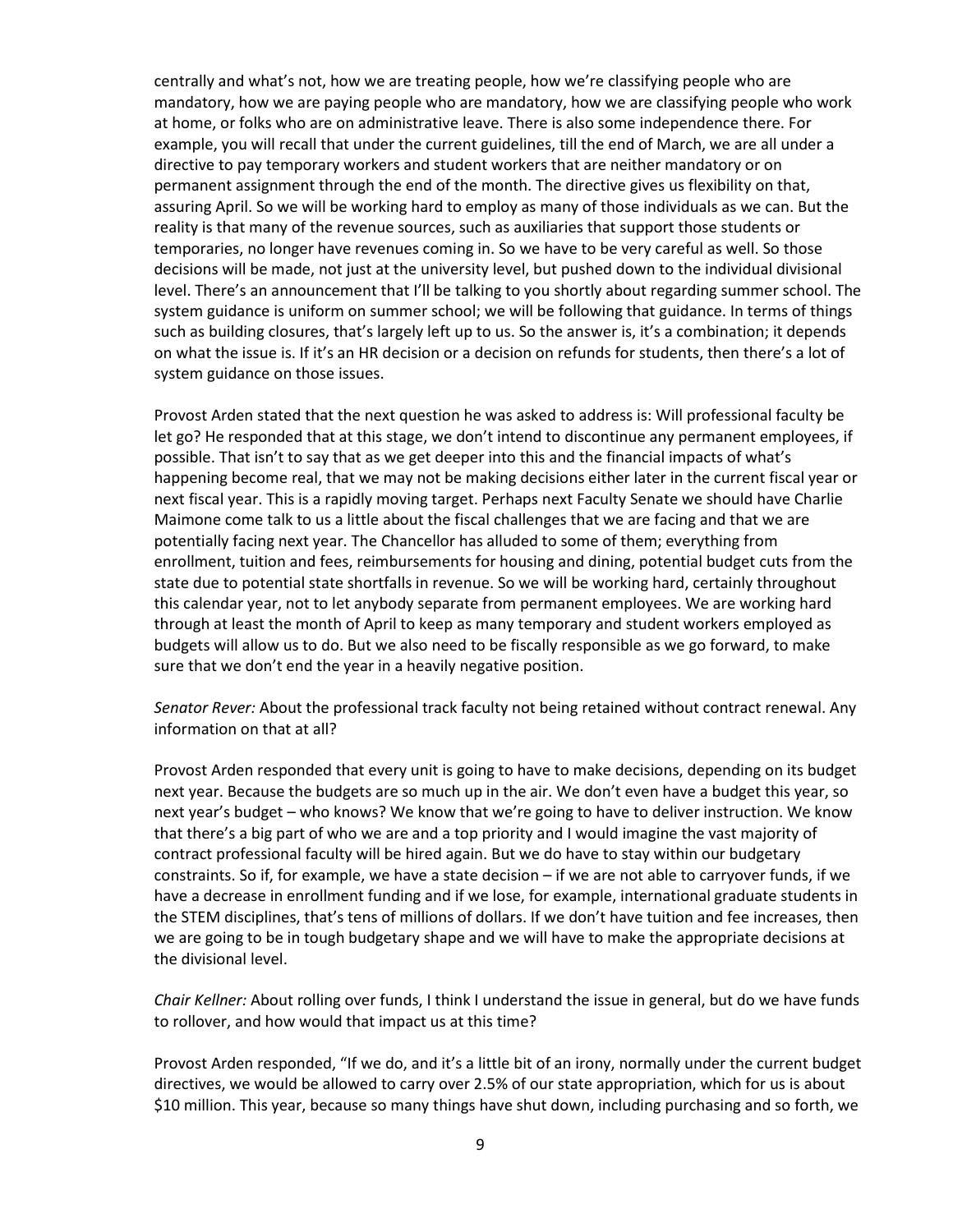may actually have more than that on the table. The problem is, we are limited to 2.5%, and we may not even get that if the state is finding itself in bad shape. Remember, they have delayed tax revenues until after the end of the fiscal year. If they are finding themselves in tough shape, they don't have to allow us to carry over anything. They can literally take that carryover, or whatever is left on the table, of state appropriated funds. So it's a bit of a guessing game at the moment. At the moment, we would aim to carry over 2.5% or \$10 million of state appropriated funds; we would like to have an F&A carryover front balance, which is pretty generous at the moment. But once again, the state has the authority to come in and look at those front balances, and if they feel the need, to not let you carry over that 2.5%. We will work very hard to keep all of our faculty employed, certainly through the end of this academic year. As we go into next academic year, it's very difficult for us to assess at the moment the financial situation. So each unit is going to have to make decisions, dependent on their individual budgets.

*Senator Monek:* In some cases, the amount of work for a part-time faculty member to convert their classes to online might have been significant, compared to their regularly expected workload. Where funds allow it, what are your thoughts on units or departments providing additional funds for that kind of work?

Provost Arden responded that this will be difficult. [inaudible] … instructional faculty played a role in converting classes to online. I would doubt that in most cases, our departmental budgets can adequately take the challenge of paying folks extra for doing that. So it doesn't mean we cannot make some allowances through DELTA and other means and helping folks where appropriate. At this stage, I don't think our budgets are able to sustain that.

*Senator Kuznetsov:* Could faculty serve as mandatory workers?

Provost Arden responded that at this stage, I don't believe the designation extends to faculty. The Chancellor may want to correct me on that.

*Senator Kuzma:* Is there any possibility of moving budget lines from building construction or higher level administration to keep faculty and others working – core mission activities, such as teaching, research and extension?

Provost Arden responded that in general, what folks know is that construction is a completely separate budget line. It's a capital line; it's one-time money. And the answer is, in general, no. Maybe some things that we can look at scaling back on and say okay, we were going to spend a certain amount of state money on this or a certain amount of F&A. Part of the problem is that once you've already capitalized state appropriated funds, you can't pull it back out. With F&A, we may have a little bit more flexibility than that. But in general, with respect to capital projects, big picture, the answer is no. With respect to administrative functions, you know, we are not a heavy administrative university and everybody that I know of in administration is working their butts off, quite frankly, right now. So you tell me which part of "administration" you want to cut; you want to cut HR and we will not have paychecks for folks? Let me know.

Chancellor Woodson added, "Let me take a shot at that a little bit, Jennifer. First of all, we are not intending to let anyone. So you can talk about faculty, but if we find ourselves in a budgetary situation because we've had a permanent cut to our state budget, as we've experienced before, then I think history will say that generally those cuts affect the administrative function of the university more than downsizing permanent faculty. There's no question that if colleges and units are constrained, they may be more limited in the ability to have more short-term faculty. The overall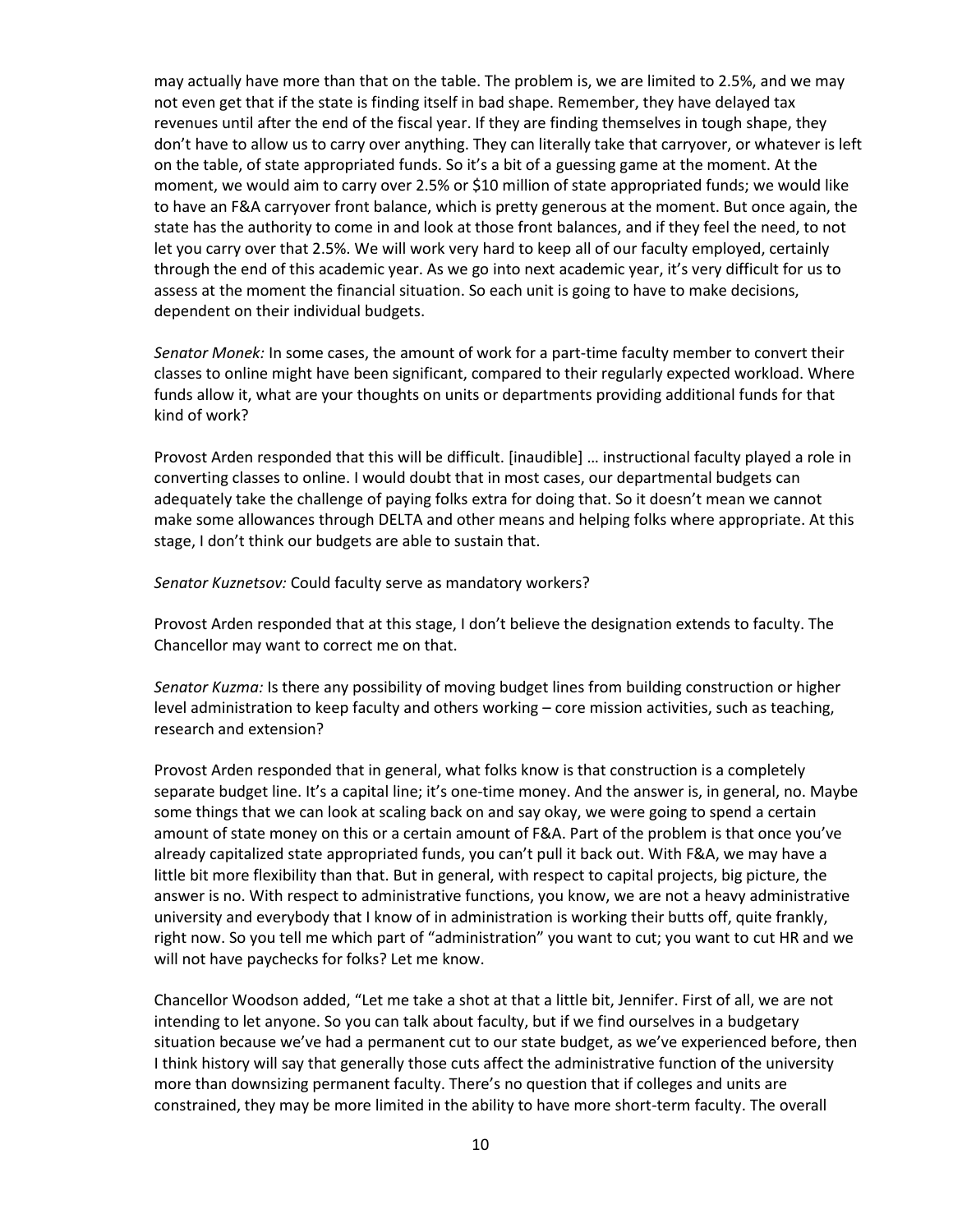point is we haven't received a budget cut. What we've got is a temporary challenge with revenue, associated with returning money that students paid for housing, paying people that there's no longer a revenue stream associated with paying them. And that's not faculty. The revenue that we use to pay faculty is state and tuition dollars. Those are still there and we hope they'll be there next year. But we don't know. We don't know if we're going to get a permanent cut to erase budgeting. If we do, then we will have to look hard at how we manage that at the university."

Provost Arden added, "At this stage, financially we are very focused on closing out the current year. There are enough challenges with that, and there's a question I'll get to in a minute on that. With respect to the next fiscal year, yes, I think it's going to be very challenging for a number of reasons. But I'm not going to get obsessively worried about it at this point in time. As we get into the summer and things start to shake up, maintaining our faculty and delivering [inaudible] instruction is and always has been our top priority."

*Senator Feducia:* How is this affecting undergraduate admissions decisions? Are we at the same place that we were last year?

Provost Arden responded that all of our admissions decisions have gone out. The question revolves less around admission decisions as it does what we call ratio.

Louis Hunt added that things are looking very good there. We've got about the same number of admits as last year. Our deposits are almost identical to last year at this same point in time. So we are optimistic about that. We have challenges with international students returning. [crosstalk – inaudible] related to a survey we are going to put out to all admitted students to find out what are the stresses they're dealing with and how can we alleviate those. So it looks like we are in good shape right now, with undergraduates.

Provost Arden stated that our big issue will be international graduate enrollments. That has a huge financial impact on us. I am far more concerned about that than I am about undergraduate enrollment at this point in time.

The next question is with libraries, offices and labs shut down, what adjustments may be made to the normal promotion process? He responded, "Yes, we are considering tenure rollbacks due to Covid-19. We are going to be very generous on that front, because there is absolutely no doubt that this is having a significant impact."

Katharine Stewart added that we announced that we will be adding a category of automatic approvals for tenure clock extensions, and that will be the Covid exemption. Faculty must apply for it. Some universities have just across the board extended every pre-tenured faculty member's clock by one year. NC State decided not to do that; we decided not to do that. We felt it was important to give faculty the choice about whether they felt ready to go up for re-appointment in their original year or for promotion and tenure in their original year. So faculty do need to apply for this, but we are working with department heads and deans, making it clear that we want to be very generous in granting these. They will be automatic approvals. I have had several questions from department heads and faculty about the deadline to apply for clock extensions. My sense is that it may be difficult for faculty whose re-appointment or tenure decision is a year or two out to know exactly how the effects of Covid will play out on their scholarship and their teaching. We will be accepting applications for clock extensions for at least the next two academic years, which will give faculty an opportunity to evaluate whether they're going to need that extension or not. However, I am reminding faculty and department heads that if a faculty member gets a tenure clock extension for any reason, not just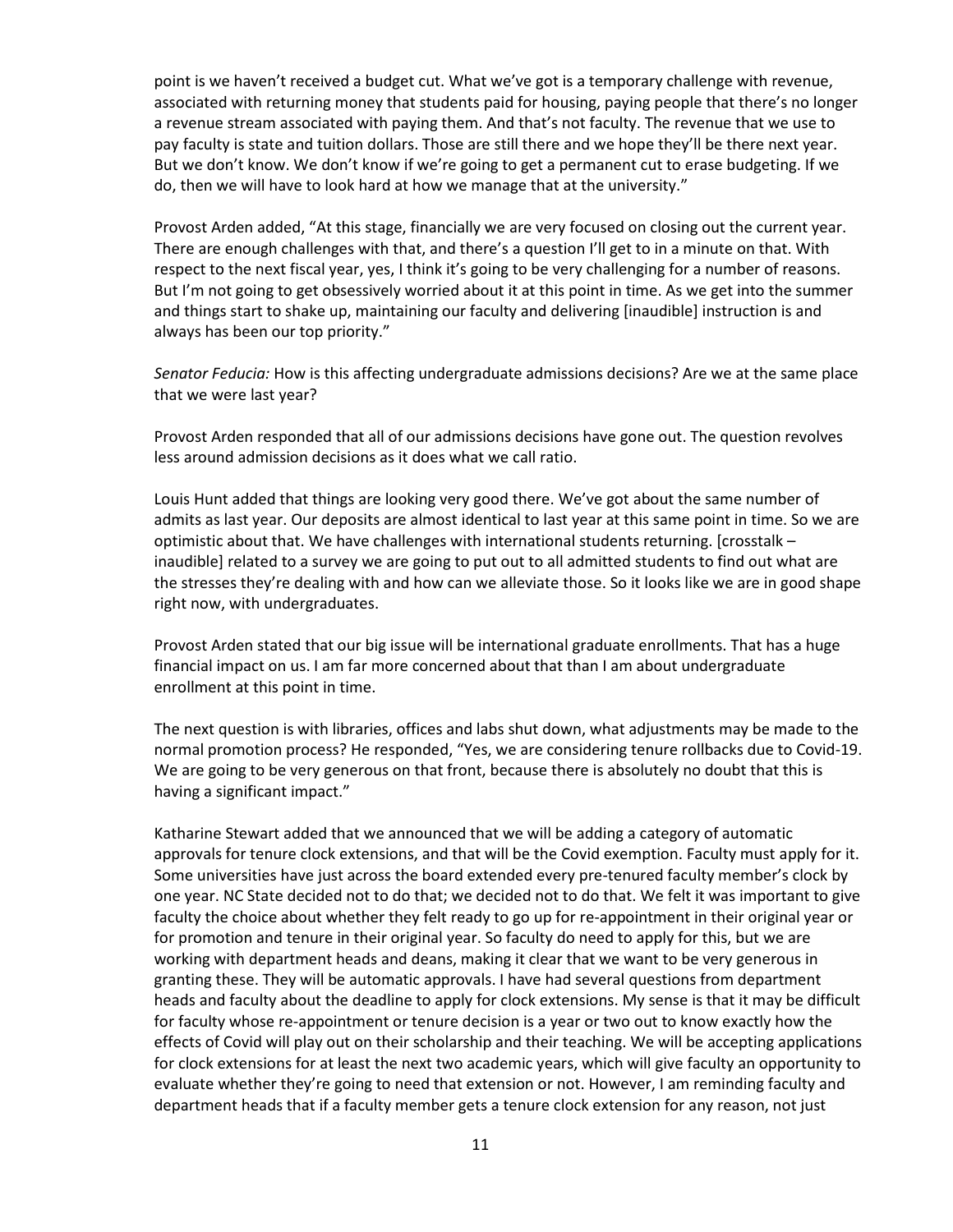Covid, they don't have to use it. They can go up for re-appointment or tenure review in their original year, and that is not considered an early review. We are proceeding, wherever possible, with annual review and post-tenure review. We did provide guidance that for departments that have not initiated their post-tenure review processes, the dean always has the ability to grant a one-year extension for post-tenure reviews that had not already been started. So there may be some post-tenure reviews that need to be delayed by a year as well. Those are the big things we're doing. Right now, we do not anticipate any delays in the promotion or tenure review process for academic year 2020-2021. As we go forward into the summer, I will be working a lot with department heads and deans and with you all, to get feedback about where we are seeing any challenges in running the RPT process and how to manage any hiccups in the process, particularly with regard to DVF deliberations and the like. But my hope is that by the time most DVF meetings are scheduled to be held in the early- to mid-fall, that we will be able to do that. If not, we will figure it out so that we are able to proceed.

#### What is the financial impact of moving online and shuttering buildings?

Provost Arden responded that we know that there are lost revenues, particularly for our auxiliaries. College of Vet Med is one. They are down to just running, for example, an emergency service, which dramatically impacts their hospital income. We also know that in addition to lost revenues, there are additional costs associated with this and we also know that we are going to make certain reimbursements to students who had already paid housing and dining. What we are estimating, at the moment, is that the lost revenues will be over \$20 million in the current fiscal year. The additional costs will be \$2 or \$3 million in the current year, and the cost of reimbursing students for unused housing and dining will be about \$16 million. So we are keeping a running total. A lot of it is projections at the moment, but yes, that is one of the things that is going to be financially challenging in closing out this year.

What plans have we made for reopening and when do we know when it's appropriate to do so?

Provost Arden responded that most of the epidemiologic studies suggest that this will peak in North Carolina either in late April or early May. There will be a tail to this, which means there will still be cases through May and early summer. President Roper made the statement yesterday that we will not have on-campus summer classes. There will be a memo going out from me very shortly, within a couple of hours, confirming that NC State will not be holding on-campus, face-to-face classes for Summer I or Summer II. But we hope to have a strong online presence throughout the summer. The other thing that we are probably going to announce, although it's not finalized yet, is that we will be [inaudible] not be holding summer camps for K-12 students this summer, either Summer I or Summer II. That applies to both academic camps and athletic camps, as well as 4H. Part of the reason for that is not that we might not be in a position to hold some on-campus classes or even camps in Summer II, but what you don't want to do is get out there and hold out hope for folks that there's going to be a class or a camp in Summer II, and so they don't make adequate plans or decisions. Then you're canceling or readjusting at the last moment. You're really better to go ahead and say that from everything we know at this stage, that it is unlikely that we will have on-campus summer classes or on-campus summer camps. We will do our best to offer what we can online through the summer, and we expect to be back in business as usual this fall. That is our objective; to come back strong in the fall, have a normal Wolfpack Welcome Week and get off to a good start in the fall, and make alternative plans in the summer. As such, I'm going to be reaching out to faculty asking for help in converting on-campus summer offerings to online. It is very important that we have a robust fleet of offerings to try and keep our students on course toward timely graduation. So I think we have learned a lot about our ability to deliver content online and I think it will behoove us to plan that way for the summer.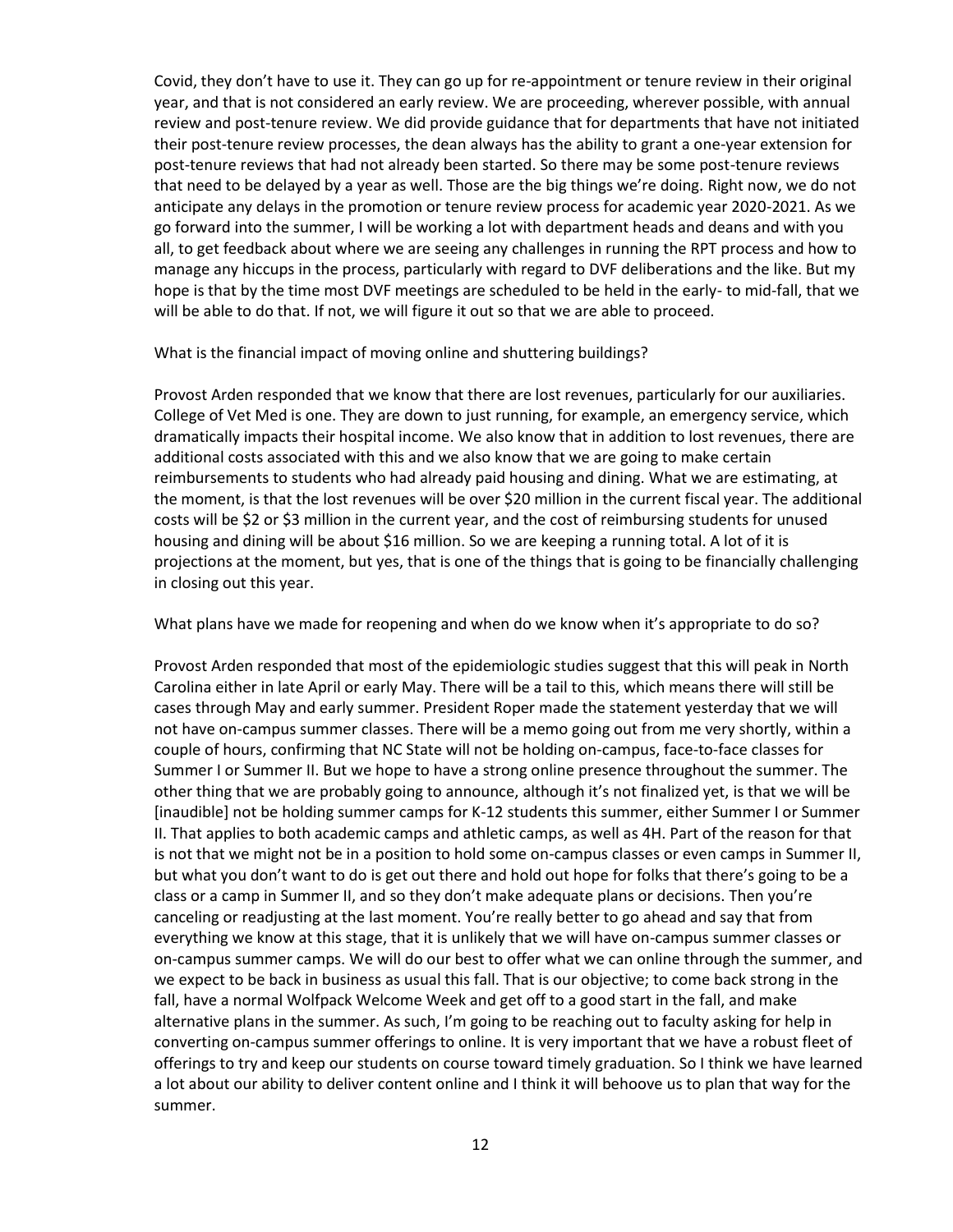How do we know when it's appropriate to get back to business as usual?

Provost Arden responded that we have to look at the epidemiologic data, the case data, at where we are. Everybody wants to get through this and get back to normal as soon as possible. The worst thing that we can do is be overly-optimistic and plan to be back in business early in the summer, only to have to cancel and re-shift at the last moment and not give folks the opportunity to plan for a productive summer. So that's our plan at the moment. Obviously, we are open to change and open to changes in case numbers as they proceed over the next weeks.

*Senator Williams:* Is the decision to declare financial exigency a system or campus decision?

Provost Arden responded, "I hope it's not something that we are dealing with. I've been through some pretty rough financial times here over the last 16 years, and at other universities over the last 36 years. I have never seen a university, including this one, have to declare financial exigency. So I honestly don't know. I think it would not be something a campus would do without a lot of discussion with the system office. I think the likelihood of that, particularly for flagship institutions in the system, is pretty remote.

*Immediate Past-Chair Bird:* Is there opportunity for the summer camp programs to invite its applicants to next summer's program?

Provost Arden responded that we have to be flexible and innovative. First of all, there is an opportunity to offer some summer camp experiences online. If I've been sitting home with my kids for several months, I might be ready for them to leave and go to campus. Another alternative is if the kids could be online or occupied, playing something other than video games and doing something productive, I think that would be very positive for families. So when we get to that, and please don't take that as an announcement yet, until we get a little bit further into it, but that is certainly the direction that we are headed. I would like to couple that with a message to the faculty to think innovatively about what they can put online, or about inviting students to camp the following summer.

#### **7. Athletics and Academics at NC State University**

*Joel Pawlak, Associate Professor and Faculty Athletics Representative Katie Graham, Assistant Dean and Director of ASPSA Boo Corrigan, Director of Athletics* 

Dr. Pawlak thanked Chair Kellner and the Faculty Senate for the invitation to speak to the Senate about the athletics program, along with thanks to the Chancellor and the Provost for their leadership in this extraordinary time. "I know these times are very trying for the university and for our leaders. They have been doing a lot to try to guide us through this, and they've been doing a very good job. We are lucky here at NC State to have some folks at the top that have had long tenures here at the university and have guided us through this with a steady hand. So much appreciation to them."

Dr. Pawlak stated that before this meeting, Katie Graham and Director Corrigan and himself had three meetings preparing for this meeting. "And then we had a pandemic hit, which kind of set our plans into an apple cart and tipped it over. So with that, we kind of adjusted on the fly. Everyone should have received our academic update before this, as well as the Title IX update as well. My understanding is that we don't do presentations at the Faculty Senate anymore, so I'm not going to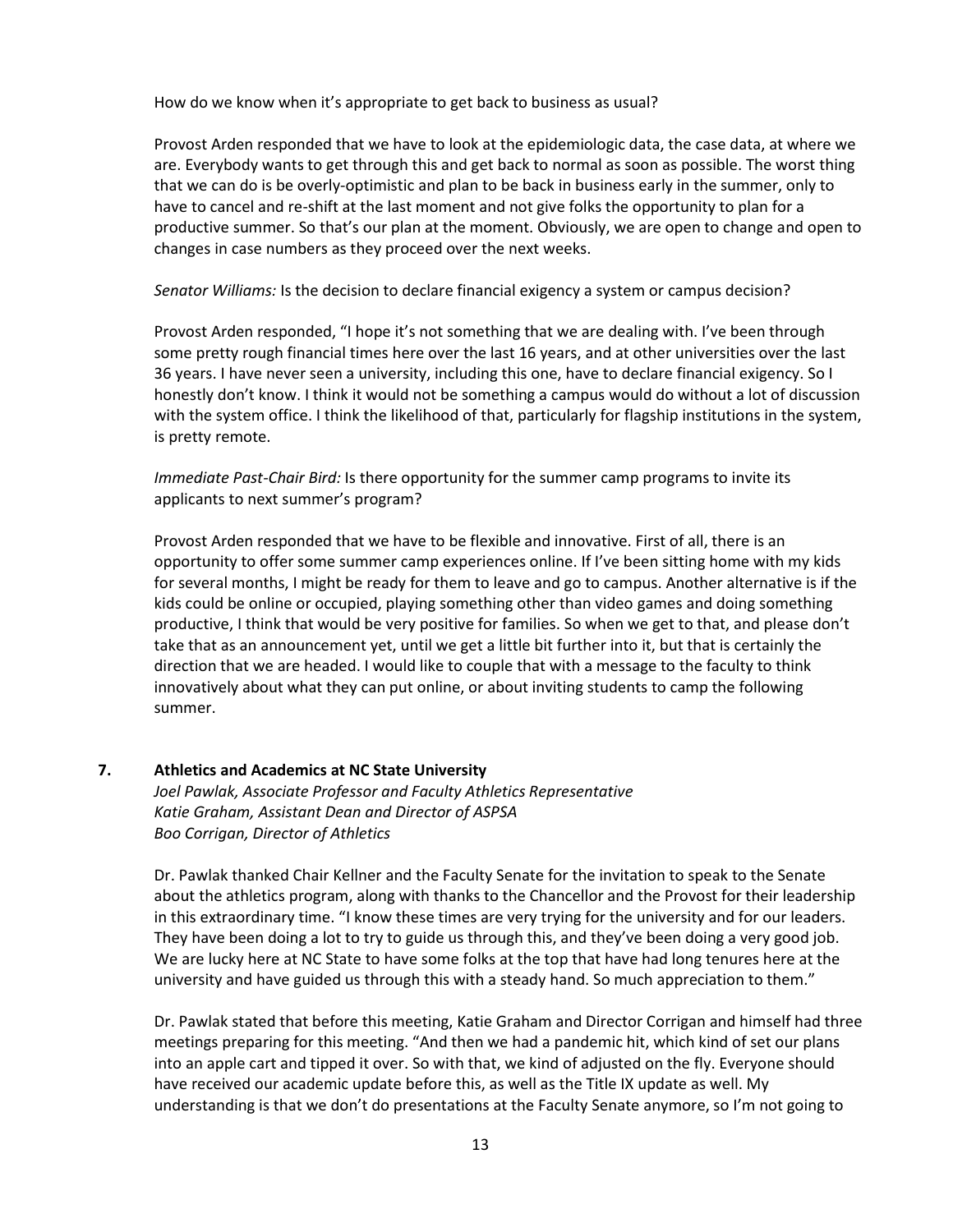go through those presentations point by point. But I did want to highlight a few things in our academics and Title IX situation in athletics.

Afterward, Dr. Pawlak stated that he would hand it off to Athletics Director Boo Corrigan to share some thoughts about what's been happening in athletics, related to the pandemic that we are experiencing, and then to Katie Graham to talk what the impact this has had on our student athletes and their academics and the things they are doing to address those issues while they're away from campus and in other locations.

"With that, let me start off by going over some highlights from our academics. If you start going down through the presentation, you will see that our athletic department GPA for this past year was 3.07, which I think is a really strong GPA. I know of at least one college-wide GPA that is the same. So if you're thinking of athletics as just a department, it's sort of on track with what we see across the university for certain educational units on campus as well."

He added, "Within that, we've had about 9% of our student athletes with a 4.0 GPA, so that's about 47 student athletes with a 4.0 GPA for the semester, and we have roughly 550 student athletes. About 30% of our student athletics made the Dean's List; 147 athletes. So you can see that the students are doing fairly well within their academic programs. I should also point out that the GPA department-wide is the highest GPA the department has had and it continues to go up every year." Dr. Pawlak stated that one of the things they are always concerned about and look at is what are the students' majors across campus. "This past year, we have students in all of our different colleges, except the College of Design and the College of Veterinary Medicine. If you look at the distribution of majors, you will see that out of the top ten majors for our regular student body, and the top ten majors for our student athletes, there are six majors that are in common between them. The four that are not in common, you might be able to understand; two of them are sports management and nutrition sciences. So you might understand why our student athletes are more interested in that. Then the two other majors that are not in the top ten of our regular student body are criminology and accounting. So essentially, what we are seeing is that majors for our student athletes and where they're going to seek their degrees is pretty similar between our regular student body and our student athletes. To me, as a faculty member, I think this is really good because it's pointing to our student athletes are really able to enroll in the majors that they're interested in."

Dr. Pawlak pointed out two other reports, related to academics, on the presentation. "One is APR and one is GSR. I just wanted to talk a little bit about those. You'll see for our APR, we're projecting for a 990, which is one of our best APR scores that we've seen. It's really important when you look at that information, the APR score is particularly sensitive to small squad sizes. Those squad sizes for APR, the students that are counted in that cohort, are only the student athletes that are on scholarship. So if the student athlete is a walk-on and not receiving any athletics aid, they're not counted in that cohort. If you look at some of our small roster sizes, you see something like men's basketball might only have 9 or 10 student athletes on that particular roster. So once you lose a student to transfer or doesn't come back, you can have significant impact on your APR relatively quickly with those small sizes for those particular sports. "

Dr. Pawlak added that they monitor this very closely. "The APR is actually tied to post-season competition in the NCAA. We have to maintain a 930 APR to continue postseason competition, so we're always watching this very closely. Katie's group does a great job at really focusing on trying to improve these APR scores across all teams. Part of this is really strengthening the fall semester, having students start off the school year strong. She is constantly working and looking at her structure within ASPA to see how you can support the current student athletes best, which could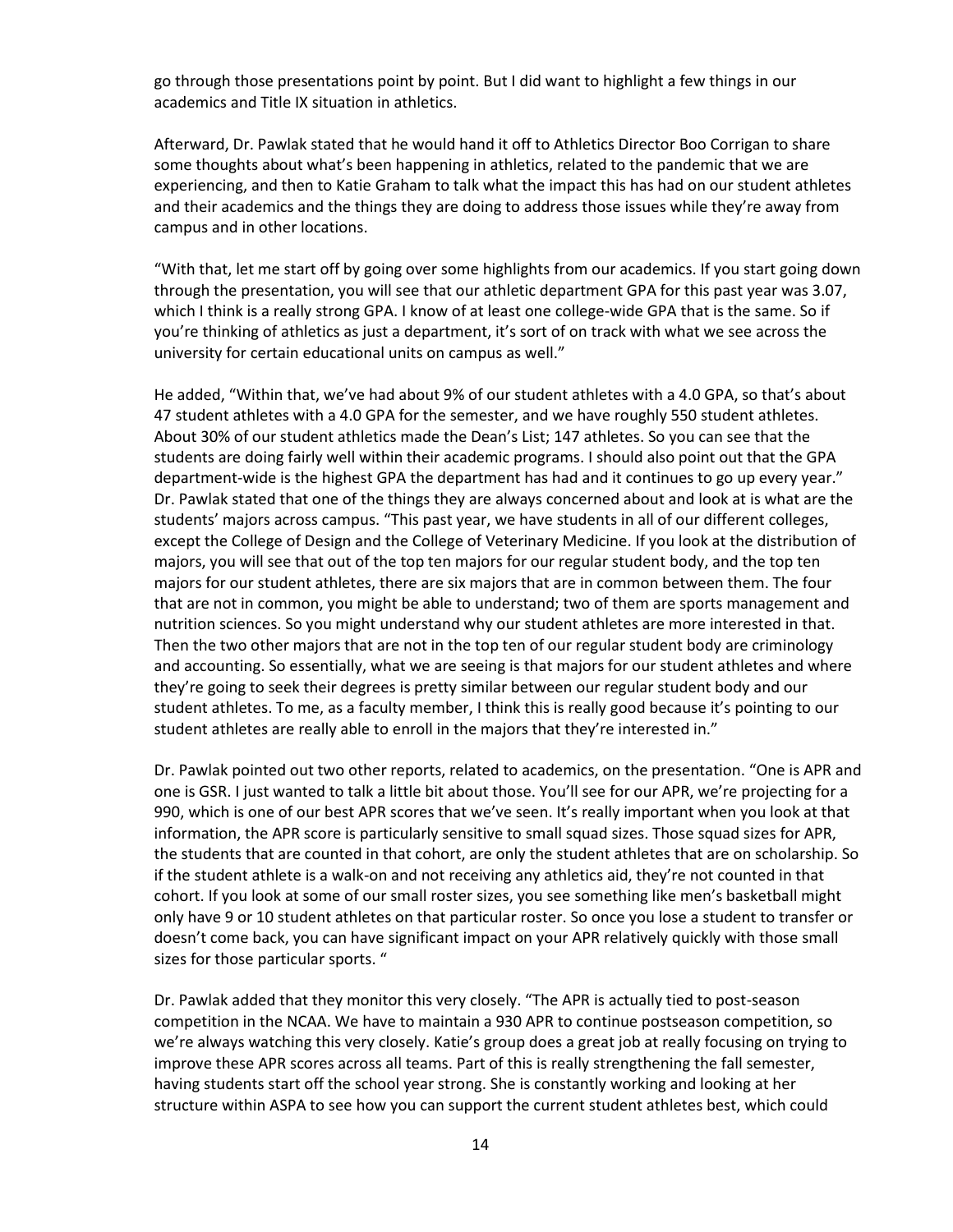mean hiring additional people or reallocating different resources in particular ways. One of the things that we found that really helps us is 8-week classes in the spring semester. When student athletes are engaged in competition, they tend to be more focused on their academics as well, at the same time. So having classes early in the spring really helps us to get those students through and graduated."

Dr. Pawlak continued, "From a GSR standpoint (graduation success rate), we are seeing an all-time high in these numbers. You will see these GSR scores are projected to be 90%-91%. These scores are hard to move, and take time to move because this is a four-year rolling average. For last year, we had students who started in 2013 and would have been included in the rate you're seeing here. You'll see two projected rates of 90%-91% for the upcoming year. That is really based on what we know, and students that we know who have already graduated or will be graduating very shortly. Things are trending in a positive direction there as well."

Lastly, Dr. Pawlak talked about Title IX compliance. "You may be aware of the federal legislation Title IX as it relates to athletics, which looks at our recent providing athletic programs for our student athletes related to the demographics of our student body. One of the challenges that we are experiencing here, from the athletics side at NC State, is historically we were a heavily male-weighted population. Every year, we are moving closer and closer to a 50/50 balance in our demographics of our regular student body. So this keeps putting pressure on our athletics side to be able to meet the needs of our students in terms of having the proportional amount of student athletes, as related to the demographics of our student body. There are actually three ways that we can go about complying with our Title IX. One way is having proportionality. In other words, meeting the same percentages in athletic participation as you have in your regular student body. Another way is to look to see if you've met student demand and to see if there are any unmet needs out there for certain populations. A third way is really to show a continuous history of adding sports to try to meet that demand. Over the years, the sports that we've most recently added are all female sports. So we essentially are addressing this in two different ways; one, by the proportionality and two, by looking at how do we continue to offer opportunities to our female student athletes."

#### **Questions**

Where do the funds come from if a new sport is to be added?

Athletic Director Boo Corrigan responded that you need to make sure that it fits within the context of what our overall offerings are, what do we have from a facilities standpoint, what do we need from a facilities standpoint, what's the total number of women (or men) that would be added to the cohort, and make sure that it fits not only in a three or five year window, but preferably, over a longer term so you're adding one sport and not adding one sport and then five years add another sport. "The funding will come from within our budget, from fundraising, hopefully the idea of creating an endowment that would help offset the sport itself, and try to be as creative as we can."

*Chair Kellner*: What do you have to say about the situation that you're facing - that we're all facing right now? What is the general impact of the closing of the university in so many ways, for athletics?

AD Corrigan responded that they have talked about a lot of different things and those things are moving so fast. "It was 17 days ago, we were in the Greensboro Coliseum celebrating a win over Pittsburgh in men's basketball, and about 20 days ago we were celebrating an ACC women's basketball championship. To go from that to where we are today, sending essentially 550 student athletes home, 21% of which were on Pell Grant, and making sure they have everything they need to succeed academically and make sure the situation they're going back to is a situation in which they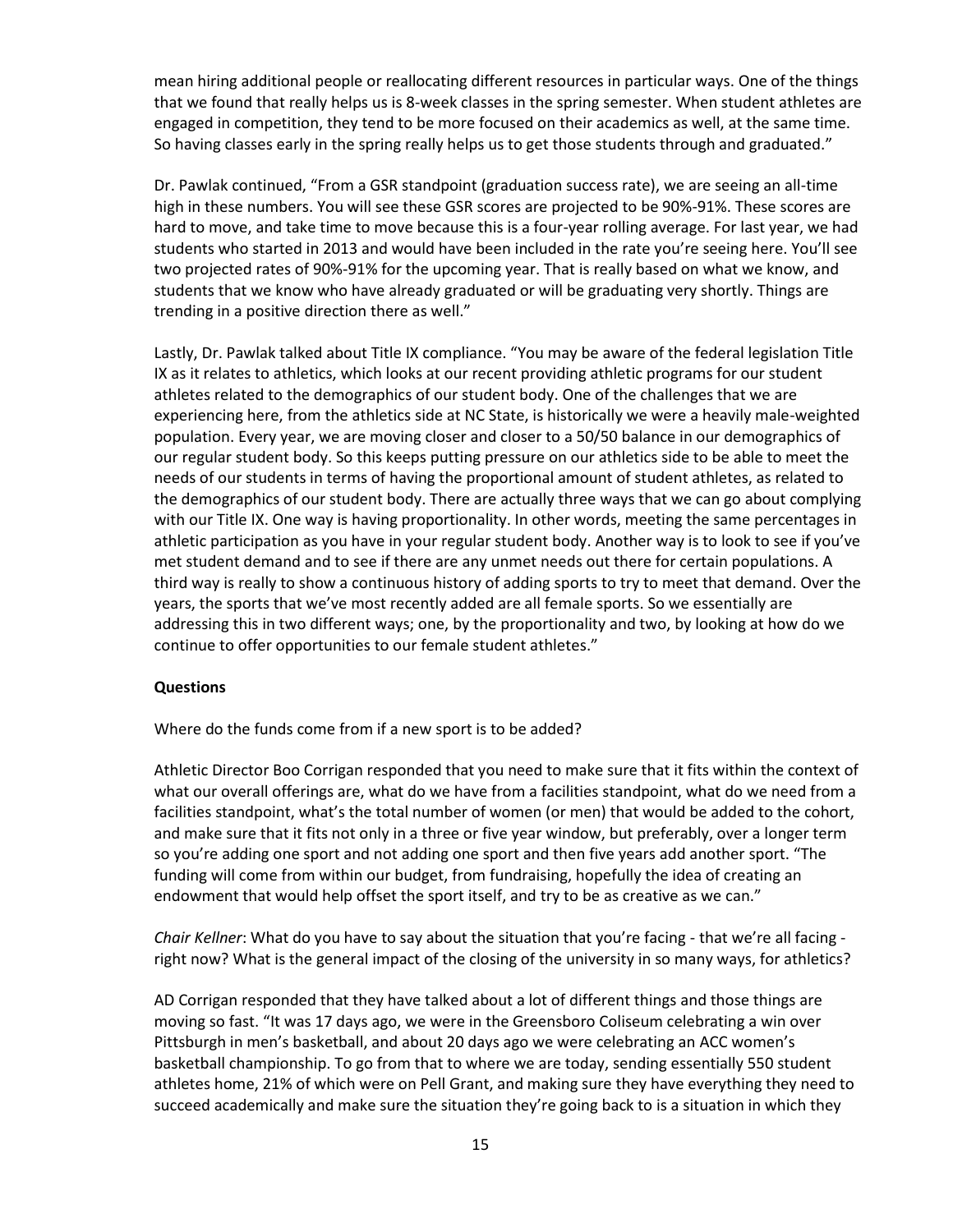can succeed. Whether that's with technology or access or space or food insecurities or whatever else we're all worried about. Clearly, we are in the people business above everything else that we do, and that's really where our focus has been is on the people. Not only the students, which is 550+, but also the coaches and staff that we have. One of the first things that we did, from an athletics standpoint, was cancel all overtime, put in a hiring freeze, put in a spending freeze across the board within the department to try to see whatever we can do to save any dollars that we can in our budget, knowing that at the end of it, I think the number is \$6.2 million comes from student fees that we receive. Everything else is generated. There's been a lot in the press about the NCAA and the cancelling of the men's basketball tournament. We are going to receive approximately 32% of the dollars that we would normally see from the NCAA, which is a cut from approximately \$3.6 to \$1.2 million. The hat that I'm wearing now is you've got the revenue side of the ledger and the expenses side of the ledger; ultimately we don't want to change the overall experience - I don't think any of us do - of the students that we are responsible for and making sure they have the resources they need. So what are we doing from that standpoint, as well as what are we doing to try to hold on to all of our fulltime people and make sure that we are meeting payroll and doing everything that we need to do there. So in a lot of ways, we are sharing similar problems, similar opportunities, similar concerns, similar worries as we're going through this right now. I just don't have the release of going to games and watching all of our great students compete on a regular basis."

*Chair Kellner:* Well what are your plans? How far down the road are you looking for the leagues that we are part of, and what kind of provisions are being made there?

AD Corrigan responded that one thing that he learned from his time at West Point is that he's more worried about the 50-meter target than he is the 200-meter target. "Right now, I think it's about getting through FY 20 and being able to come as close as we can to balancing our budget; knowing that we're not going to compete, knowing that we're not going to have summer camps, and whatever we can do to set ourselves up for success in Fall of 2020. Certainly there's a lot of modeling that can go on right now in relation to 'football does happen/football doesn't happen,' but again, everything that's happened in the last 18-20 days I think it's really hard to project out five months on exactly what we're going to do and the value of doing that right now. Getting our students through this semester is really what I'm most worried about and making sure that they have what they need to be able to succeed academically. Then as we go into Summer I and Summer II, and them not being on campus. I would like to again shout out to Katie and ASPA and Lisa Zapata and all the incredible support that we've had from the Provost and the Chancellor and Marc Hoit and everyone. It's been a group lift to get to this point as an institution, and obviously athletics is benefitting greatly from that, as all of our students are. I worry about people is really what I worry about."

Dr. Pawlak added that he thinks AD Corrigan and his entire leadership team have done a great job in working with the coaches and staff to get everybody through this as best they can. "I have had the privilege to be in on a number of their meetings as they have been navigating through these uncharted waters, and it's not been easy. One of the things that, as instructors, we all know is that we have the pleasure of being able to get back and start teaching, even if it was online and doing those sorts of things. But a lot of the coaches, we've really shut down their ability to interact and have a lot of contact with their students and try to do some of these remote distancing things." He added that it's not just us, as a university, that's us a league that has done that. He continued, "So this has not been easy on a lot of people as we've gone through that, but AD Corrigan has done a great job in helping to lead us through this."

AD Corrigan added that anything normal they can create for our students and for our coaches is what they've been trying to do. "We really encourage them to be in contact and not ask how strong are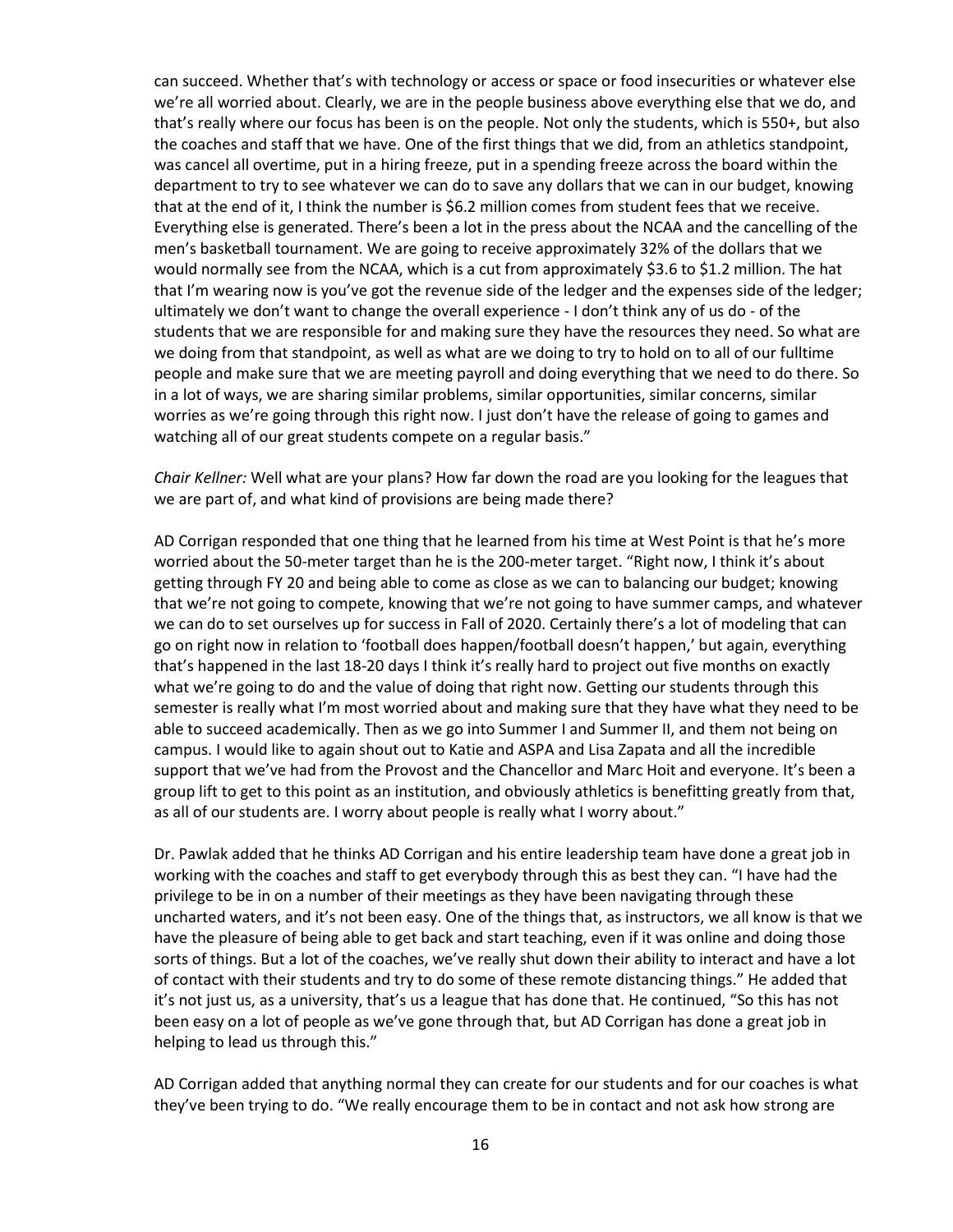you, how much do you weigh, but ask how are you doing and making sure that they're doing okay." He added that he really worries in regard to the mental health of our students and staff. "Everyone here is kind of built for high-speed; to be going and to be on, and to be engaged and to be so much a part of everything. And everyone has been sidelined. That's not just from an athletics department, that's everyone on this campus. They want the engagement and they want to teach and they want to mentor and do those things. Finding those opportunities has been tougher and tougher."

### **Dr. Pawlak asked Katie Graham to speak about the students' transition.**

Katie Graham stated that they were incredibly grateful to have the extended spring break time to really help prepare their students for completing their coursework remotely. "As AD Corrigan mentioned, almost all of our population has gone home, so that's around the globe right now. We have a very small population that's in Raleigh, and not everybody was set up to go home and, just like our regular students, complete courses remotely. So we spent that week really helping upfit our students with the technology that they might need; we have loaner laptops, getting the confirmation that they had internet, etc. Not all have broadband internet, so we have worked through hot spots and different things like that, and really tried to focus on that side of things through that extended spring break. Once we were back into classes last Monday, we moved our entire operation online, just like all of you have had to do with your courses. So we are utilizing Zoom to tutor our student athletes. We are averaging 170 tutoring sessions per day, Monday through Thursday. So it has been no small lift for the staff to get that moving. I have been honestly inspired by how hard they have worked to get everybody what they need to be successful at home, and then get the support structure in place to support them as similar as we could here remotely and online. So that's up and running; we are in week two of that operation. I really have liked the Zoom technology. I literally had never used it until this pandemic, but we are able to "drop in" to sessions, so we do get some of that student contact, even if it's over the computer."

She added that when students have questions, they invite them into their sessions, and that has been working quite well. "So there are things we will learn from this that will change us as an institution. I can tell you first hand that there are things that our unit has learned through this that will make us better. I'm kind of excited about that. There are a few things that I never thought we would be able to move virtual, but when your back is against the wall and you have to do it, we've done it. So there are some things we will keep this way and never look back. We are trying to keep a healthy perspective, as we all are, that even during challenging times there can be some things that are real victories. So that's how we have shifted for the past couple of weeks."

*Chair Kellner:* What does recruitment look like in these circumstances?

AD Corrigan responded that everyone is on the same playing field. "This is what we call a dead period, which means that the only communication that we can have with them is via text, phone call or email. John Westover and Louis put together some flythroughs of campus and some virtual tours, and I know our coaches are utilizing that as a way to show off this great institution, as well as any information we can share about Raleigh and everything about it. Everything right now is electronic. There is no travel, there is no face-to-face. I think they can Zoom. So again, I think they're trying to make those connections, but nothing is face-to-face, they said, through April 15th, which was the original mark on the wall. It's not going to be April 15th. This will be extended to whenever, and we will deal with whatever it is at that point. The good thing is that the young people who are choosing to come here in the Fall of 2020 are very excited about it. We haven't seen anyone decommit from coming to NC State and they're all really excited about being part of the Wolfpack."